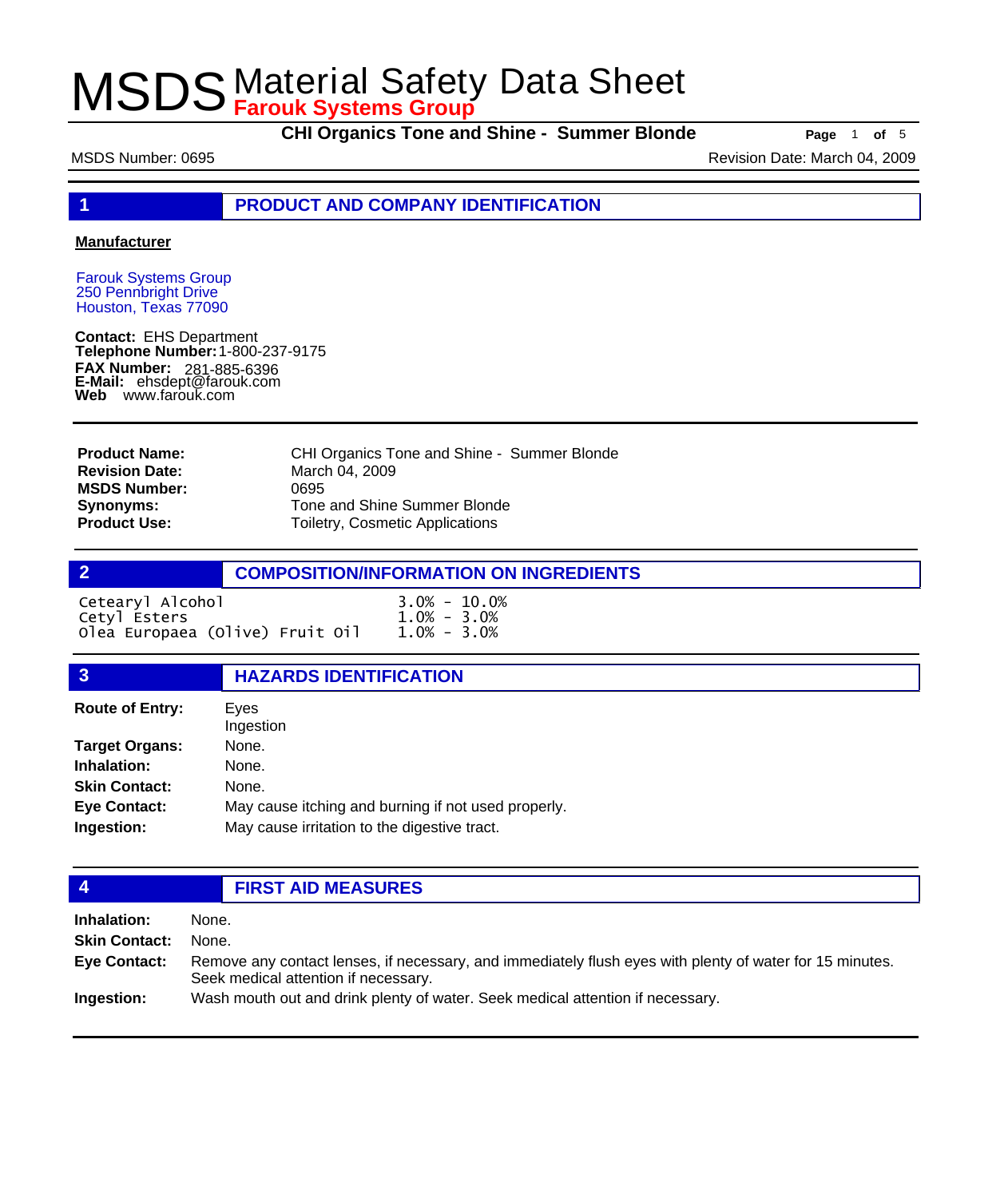**CHI Organics Tone and Shine - Summer Blonde Page** <sup>2</sup> **of** <sup>5</sup>

MSDS Number: 0695 **Revision Date: March 04, 2009** Revision Date: March 04, 2009

**5 FIRE FIGHTING MEASURES**

FLASHPOINT AND METHOD: Not applicable FLAMMABLE LIQUIDS: None. AUTO IGNITION TEMP: None. FLAMMABLE CLASS: None. BURNING RATE OF SOLID:

Not available

GENERAL HAZARDS: Evacuate personnel downwind of fire to avoid inhalation of fumes and smoke. EXTINGUISHING METHODS: Chemical type foam, CO2(Carbon Dioxide), Dry Chemical, Water Fog

HAZARDOUS COMBUSTION PRODUCTS: None.

FIRE FIGHTING PROCEDURES: This product is not flammable.However, hazardous decomposition and combustion products may be formed in a fire situation. Cool exposed containers with water spray to prevent overheating.

FIRE FIGHTING EQUIPMENT: Respiratory and eye protection are required for fire fighting personnel. Full protective equipment (Bunker Gear) and self contained breathing apparatus (SCBA) should be used for all indoor fires and significant outdoor fires. For small outdoor fires, which may be easily extinguished with a portable fire extinguisher, use of a SCBA may not be needed.

### **6 ACCIDENTAL RELEASE MEASURES**

SMALL SPILL: When a spill occurs, use absorbent material on the substance. Dispose of the material according to all local, state and federal regulations. Always use an absorbent material when cleaning up a spill.

ENVIRONMENTAL PRECAUTIONS: Avoid run-off or release into sewers, stormdrains and waterways.

GENERAL PRECAUTIONS: Remove containers away from flammable materials.

#### *HANDLING AND STORAGE* Use appropriate personal protective equipment as specified in Section 8. Handle in a manner consistent with good household/personal techniques and practices. **Handling Precautions:** Keep containers/bottles securely sealed when not in use. Store in cool/dry conditions that do not exceed room temperature. Try to store product in temperatures between 40°F to 90° F. **Storage Requirements:**

### **8 EXPOSURE CONTROLS/PERSONAL PROTECTION**

| <b>Engineering Controls:</b>      | These recommendations provide general guideance for handling this product safely. Because<br>specific use conditions may vary, safety procedures should be developed for each specific<br>application of this product. When developing procedures, always consider potential waste,<br>disposal and personal safety issues. |
|-----------------------------------|-----------------------------------------------------------------------------------------------------------------------------------------------------------------------------------------------------------------------------------------------------------------------------------------------------------------------------|
| <b>Protective Equipment:</b>      | EYES AND FACE: For reasonable foreseeable uses of this product, eye and face protection<br>is not required.<br>SKIN: For reasonable foreseeable uses of this product, skin protection is not required.<br>RESPIRATORY: For reasonable foreseeable uses of this product, respiratory protection is not<br>required.          |
| <b>Exposure Guidelines/Other:</b> | EXPOSURE GUIDELINES: Overexposure is unlikely. Since all parameters cannot be foreseen, the use of engineering controls to reduce<br>exposure may be necessary.                                                                                                                                                             |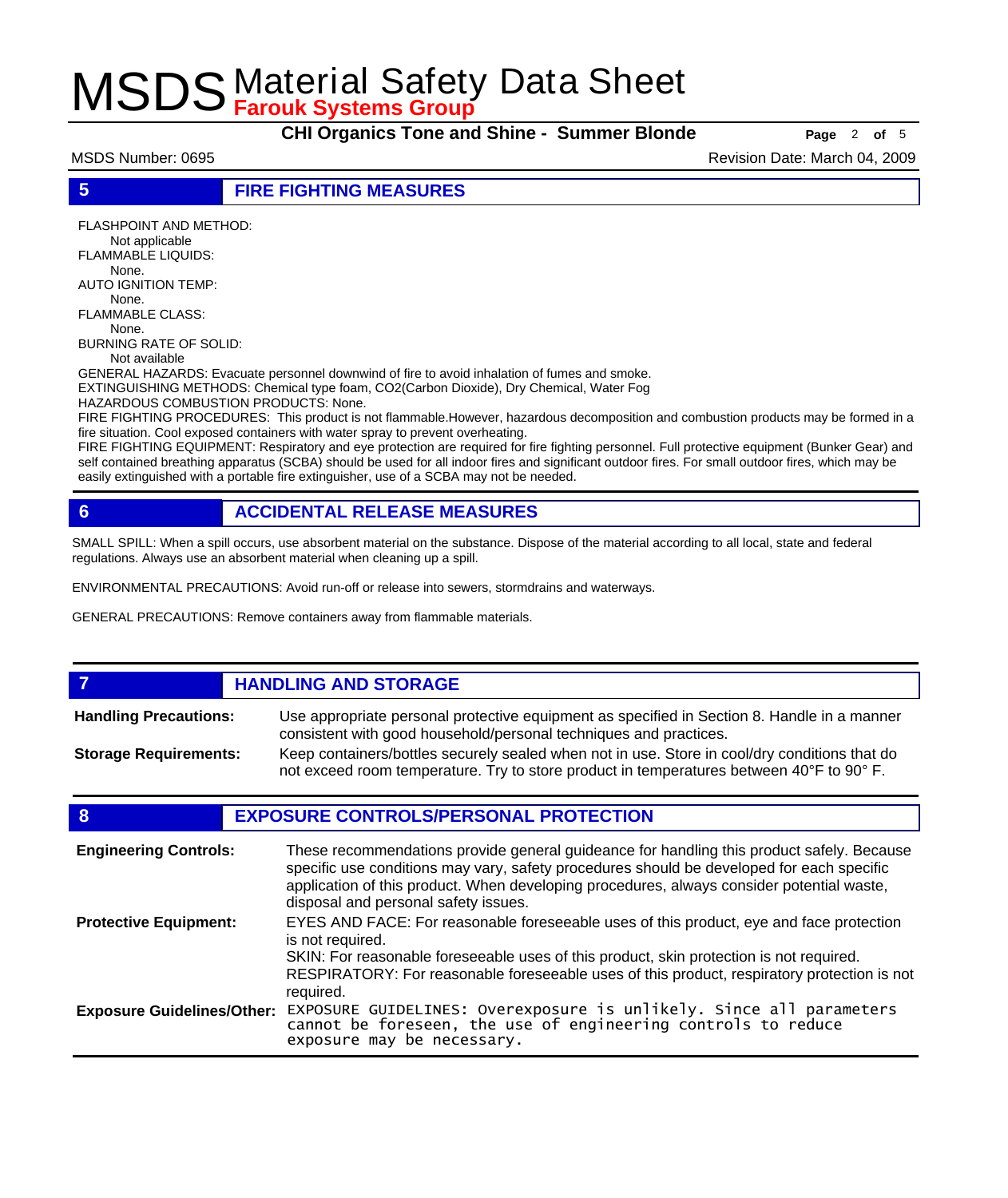**CHI Organics Tone and Shine - Summer Blonde Page** <sup>3</sup> **of** <sup>5</sup>

MSDS Number: 0695 Revision Date: March 04, 2009

#### **9 PHYSICAL AND CHEMICAL PROPERTIES**

**Appearance:** Yellow ligth, viscous liquid **Physical State:** Creme **Odor:** Lemongrass fragrance **pH:** 3.0 - 4.0 **Vapor Pressure:** N/A **Vapor Density:** N/A

**Boiling Point:** N/A **Freezing/Melting Pt.:** Not available **Solubility:** Dispersable in water **Spec Grav./Density:** 1.09

**Viscosity:** 2400 - 4000 cps

### **10 STABILITY AND REACTIVITY Stability:** YES **Conditions to avoid:** Extreme temperatures. Materials to avoid (incompatability): Keep away from strong oxidizing material. **Hazardous Decomposition products:** None known. Hazardous Polymerization: Will Not Occur.

#### **11 TOXICOLOGICAL INFORMATION**

ACUTE:

DERMAL LD50: Not available. ORAL LD50: Not available. INHALATION LC50: Not available. EYE EFFECTS: This product may cause irritation to eyes if not used under normal conditions. TARGET ORGANS: NONE. SENSITIZATIONS: Not available. CARCINOGENICITY: IARC: Listed by IARC - No. NTP: Listed by NTP - No. OSHA: Listed by OSHA - No.

MUTAGENICITY: Not available. REPRODUCTIVE EFFECTS: None. TERATOGENIC EFFECTS: Not available.

### **12 ECOLOGICAL INFORMATION**

ENVIRONMENTAL DATA: Not available. ECOTOXICOLOGICAL INFO: Not available. DISTRIBUTION: Not available. CHEMICAL FATE INFO: Not available.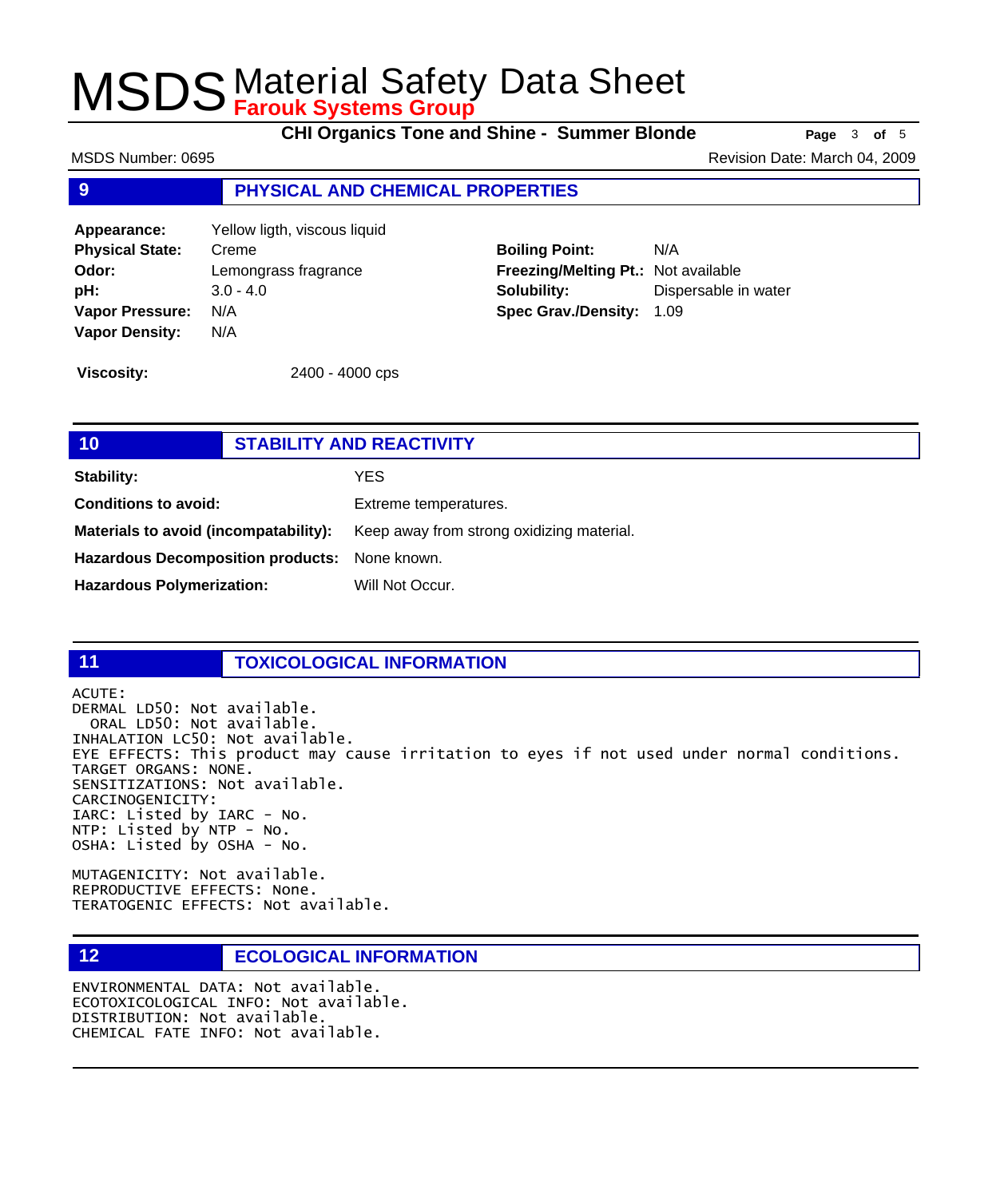**CHI Organics Tone and Shine - Summer Blonde Page** <sup>4</sup> **of** <sup>5</sup>

MSDS Number: 0695 **Revision Date: March 04, 2009** Revision Date: March 04, 2009

#### **13 DISPOSAL CONSIDERATIONS**

US EPA Waste Number and Descriptions:

DISPOSAL METHOD: Controlled release of diluted product into a biological wastewater treatment plant. COMPONENT WASTE NUMBER: No EPA Waste Numbers are applicable for this product's components. DISPOSAL INSTRUCTIONS: Dispose of waste material according to local, state and federal rules and regulations.

**14 TRANSPORT INFORMATION**

This product is not regulated as a hazardous material by the United States (DOT) or Canadian (TDG) transportation regulations.

DOT CLASSIFICATION: Shipping Name: CHI Organics Tone and Shine Summer Blonde. Class: None. Non-regulated, non-hazardous

IMDG CLASSIFICATION: Shipping Name: CHI Organics Tone and Shine Summer Blonde. Class: None. Non-regulated, non-hazardous

IATA CLASSIFICATION: Shipping Name: CHI Organics Tone and Shine Summer Blonde. Class: None. Non-regulated, non-hazardous

Outside the United States

1-800-424-9300 1-703-527-3887 CHEMTREC

### **15 REGULATORY INFORMATION**

UNITED STATES: SARA TITLE III (Superfund Amendments and Reauthorization Act) 311/312 HAZARD CATEGORIES Fire: No. Pressure Generating: No. Reactivity: No. Acute: No. 313 REPORTABLE INGREDIENTS: Not applicable. TITLE III NOTES: None. CERCLA(Comprehensive Response, Compensation, and Liability Act) CERCLA RQ: None. TSCA(Toxic Substance Release Act) TSCA REGULATORY: All ingredients are listed in the TSCA Inventory. CANADA: WHMIS(WORKER HAZARDOUS MATERIAL INFORMATION SYSTEM) This product is WHMIS controlled. CANADIAN INGREDIENT DISCLOSURE LIST: Propylene Glycol and Hexylene Glycol. CANADIAN ENVIRONMENTAL PROTECTION ACT: All intentional ingredients are listed on the DSL(Domestic Substance List). EUROPEAN COMMUNITY: EU REGULATORY: All intentional ingredients are listed on the European's EINECS Inventory. STATE REGULATIONS: Not available. LOCAL REGULATIONS: Not available.